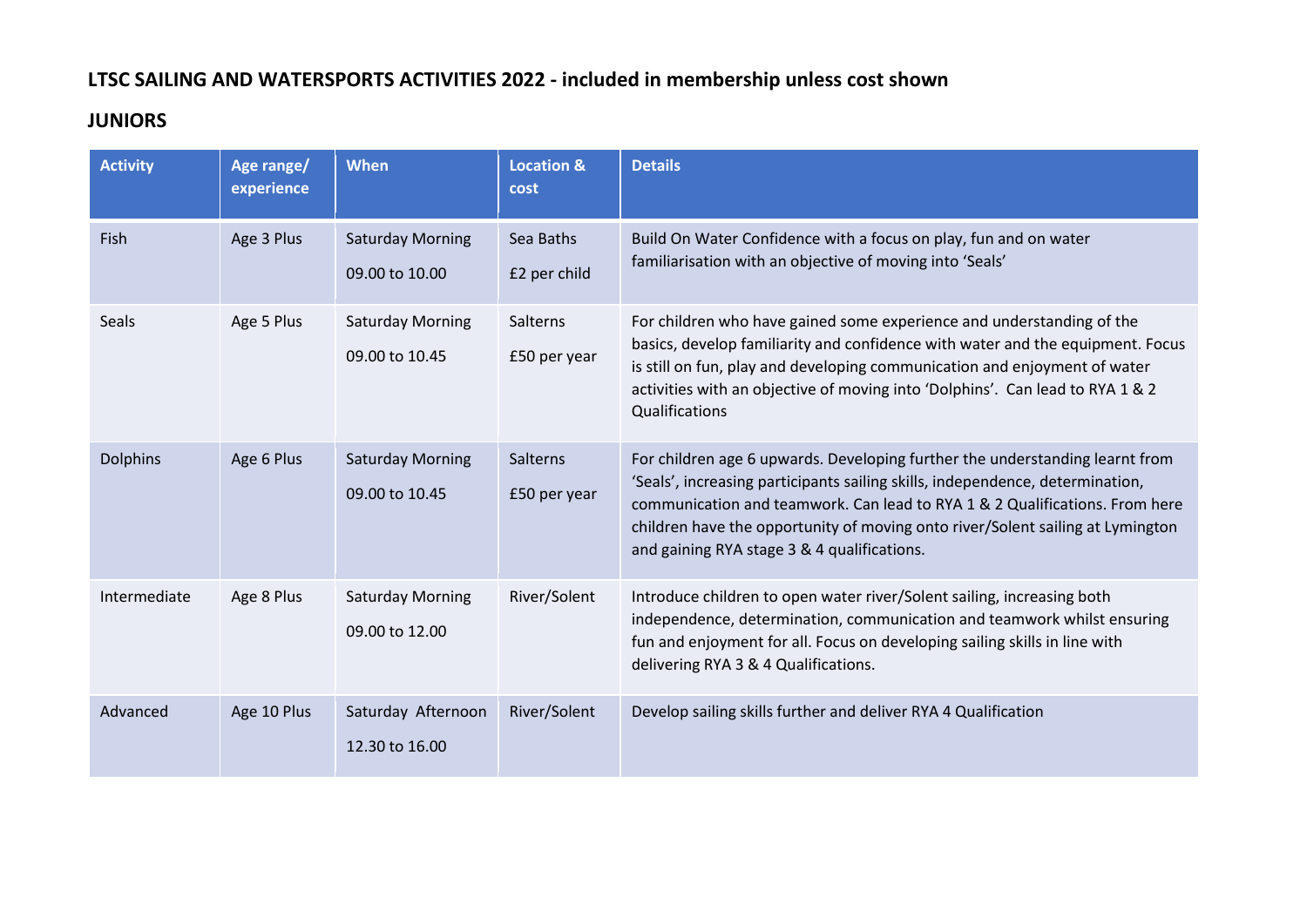| Class 4 Racing                                 | Advanced    | <b>Sunday Mornings</b><br>and Wednesday<br>Evenings - starts in<br>newsletters | River/Solent                                            | Part of our regular racing series but designed with our junior sailors and other<br>less speedy boats in mind                                                                                                                            |
|------------------------------------------------|-------------|--------------------------------------------------------------------------------|---------------------------------------------------------|------------------------------------------------------------------------------------------------------------------------------------------------------------------------------------------------------------------------------------------|
| Summer<br>Camps                                | Age 8 plus  | July 25 <sup>th</sup> onwards<br>for five weeks                                | River, Solent<br>and Sea<br><b>Baths</b><br>£130 per wk | A full week of activities Monday to Friday, starting at 9 am until 3 pm. Designed<br>to improve existing sailors and build confidence with RYA certificates available<br>for stages $1 - 4$ . £130 for members and £160 for non members. |
| <b>Half Term</b><br>Camps                      | Age 8 plus  | May 30 <sup>th</sup> to June<br>3rd                                            | River, Solent<br>and Sea<br><b>Baths</b><br>£130 per wk | A full week of activities Monday to Friday, starting at 9 am until 3 pm. Designed<br>to improve existing sailors and build confidence with RYA certificates available<br>for stages $1 - 4$ . £130 for members and £160 for non members. |
| <b>Start Racing</b>                            | Advanced    | Saturday mornings<br>and Saturday Sailing<br>10.30 to 12.00                    | <b>Training</b><br>Room,<br>River/Solent                | A 90 minute theory session on Saturday morning followed by on the water<br>coaching and training in parallel with Saturday sailing.                                                                                                      |
| Start Sailing-<br><b>RYA Courses 1</b><br>to 3 | Age 11 plus | As advertised                                                                  | <b>LTSC</b><br>River/Solent                             | Qualified RYA instructors run RYA level 1-3 courses on weekdays throughout the<br>season. These require booking and a chargeable. Please contact<br>training@Itsc.co.uk for more details.                                                |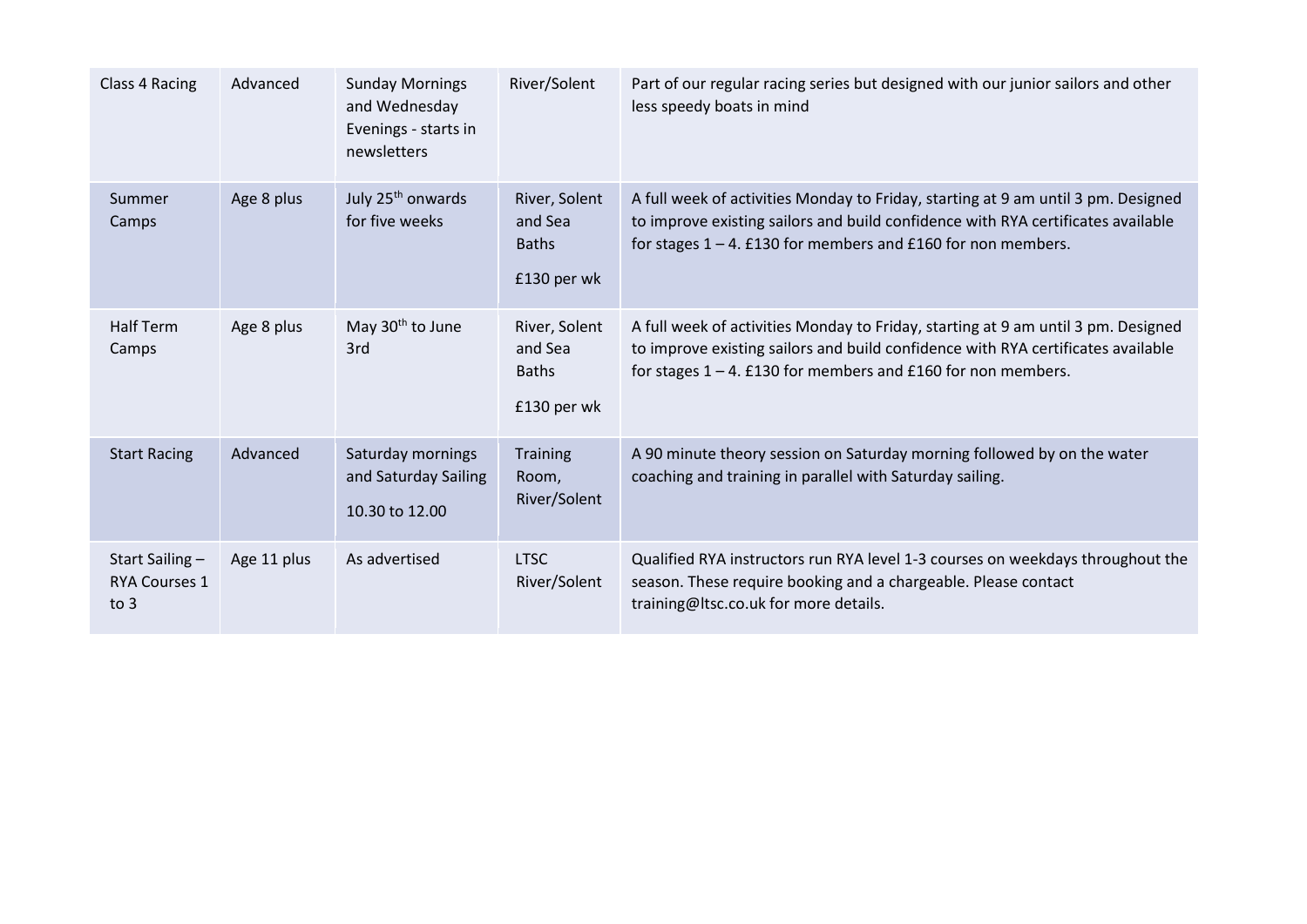#### **ADULTS AND FAMILIES**

## **Dinghy Sailing**

| <b>Activity</b>                                                           | <b>Who</b>                   | When                                                              | <b>Location</b>          | <b>Details</b>                                                                                                                                                                                                                                                              |
|---------------------------------------------------------------------------|------------------------------|-------------------------------------------------------------------|--------------------------|-----------------------------------------------------------------------------------------------------------------------------------------------------------------------------------------------------------------------------------------------------------------------------|
| <b>Try Sailing Taster Sessions</b>                                        | Families & Adults            | As agreed or during<br>an organised<br>session<br>Cost on request | <b>LTSC River/Solent</b> | We can arrange taster dinghy sailing sessions with experienced<br>members who volunteer using their own or club boats. This<br>can be run separately or as part of an organised activity such<br>as 'start sailing'. Please contact training@ltsc.co.uk for more<br>details |
| Start Sailing - RYA Courses<br>$1$ to $3$                                 | <b>Families &amp; Adults</b> | Weekdays<br>£140 per course                                       | <b>LTSC River/Solent</b> | Qualified RYA instructors run RYA level 1-3 courses on<br>weekdays throughout the season. These require booking and<br>a chargeable. Please contact training@ltsc.co.uk for more<br>details.                                                                                |
| Leisure Sailing - Helms and<br>crew (also suitable for<br>crew beginners) | Families & Adults            | Saturday Sailing in<br>Afternoons (March<br>to October)           | <b>LTSC River/Solent</b> | Informal sailing sessions where new members can join and<br>gain experience as a crew on the water from experienced club<br>sailors. Club boats or your own boats can be used. Please<br>contact training@ltsc.co.uk for more details.                                      |
| Family Sailing and other<br>themed sailing events                         | <b>Families</b>              | Sunday Afternoons                                                 | <b>LTSC River/Solent</b> | A dedicated session designed to allow families, parents and<br>specific groups to sail with full safety cover and instructors on<br>hand using either club boats or their own boats. Please contact<br>training@ltsc.co.uk for more details                                 |
| <b>Sailing Improver Sessions</b>                                          | Families & Adults            | <b>Saturday Morning</b><br>$9-12$ pm<br>£15 per session           | <b>LTSC River/Solent</b> | Run by RYA qualified instructors with safety cover provided<br>who can provide formal or informal coaching for those who<br>already sail or are returning after a break. This is a paid for<br>activity. Please contact training@ltsc.co.uk for more details.               |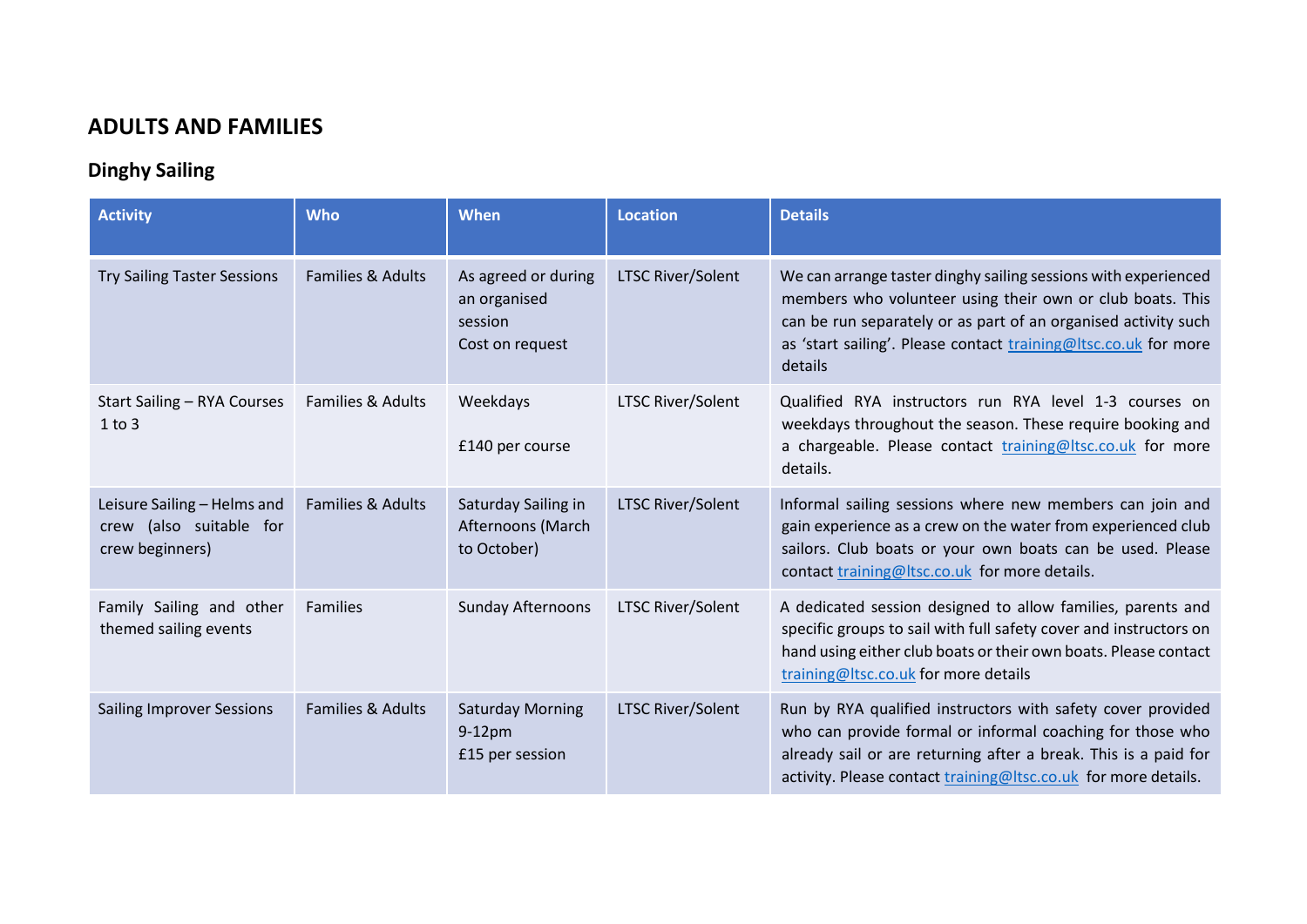| <b>Club Dinghy Racing</b>                | All | Wednesday<br>Evenings and<br>Sunday AM                              | <b>LTSC</b>              | LTSC has an unrivalled reputation for dinghy racing, producing<br>numerous national and international champion sailors. So if<br>your passion is dinghy racing experienced or not we are the<br>club for you.                                 |
|------------------------------------------|-----|---------------------------------------------------------------------|--------------------------|-----------------------------------------------------------------------------------------------------------------------------------------------------------------------------------------------------------------------------------------------|
| <b>Friday Free Sailing</b>               | All | Friday 1630<br>onwards (summer<br>only)                             | <b>LTSC River/Solent</b> | A fun end to the week, a general watersports session covered<br>by safety boats and instructors. Enjoy the bar and restaurant<br>afterwards to kick off your weekend.                                                                         |
| Get Back on the Water                    | All | Regular sessions-<br>advertised when<br>arranged<br>£15 per session | <b>LTSC River/Solent</b> | A three hour session, covered by safety boats and instructors.<br>Designed to get back on the water, improve technique and<br>build confidence in different conditions. £15 per session and<br>bookable via the member's area on the website. |
| Club boat familiarization<br>and rigging | All | Regular sessions-<br>advertised when<br>arranged                    | <b>LTSC River/Solent</b> | A 90 minute session to introduce new and existing members<br>to our club boats, rigging demonstrations and advice on how<br>to get on the water using these boats.                                                                            |

## **Other Watersports**

| <b>Activity</b> | Location                      | Instructor*                                                                                                                                                                                                                           |
|-----------------|-------------------------------|---------------------------------------------------------------------------------------------------------------------------------------------------------------------------------------------------------------------------------------|
| Power Boat      | LTSC river/Solent<br>Cost TBC | The club runs both formal and informal training on the club powerboats, which are<br>used as safety boats for all our events. We use instructors both from within the club<br>instructor team and external instructors when required. |
| <b>SUP</b>      | LTSC river/Solent<br>Cost TBC | Jo Styles, BSUPA qualified Stand Up Paddleboard instructor                                                                                                                                                                            |
| Rowing          | LTSC river/Solent             | Jane Homewood, British Rowing Level 2 Club Coach                                                                                                                                                                                      |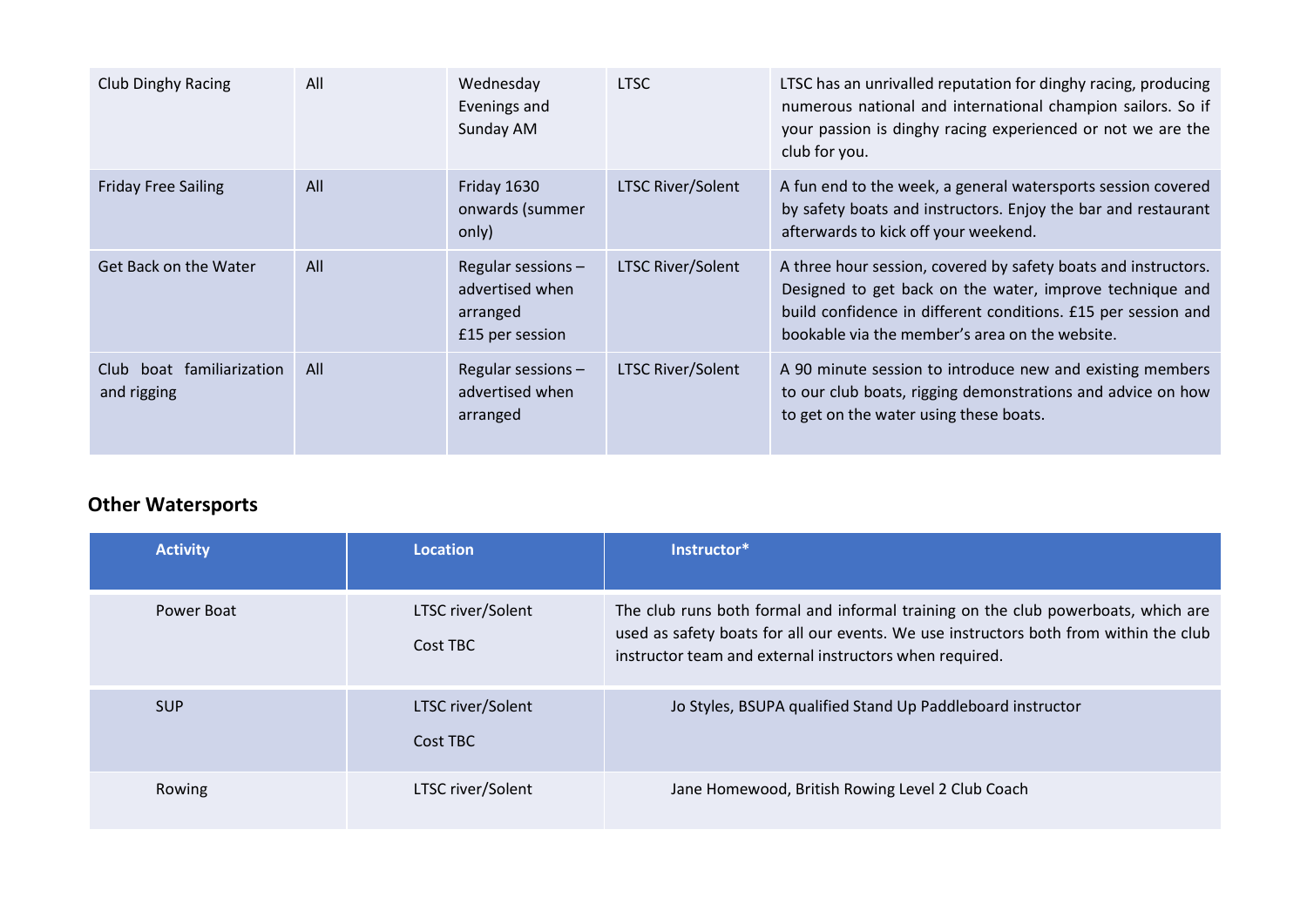|                     | Cost TBC                |                                                                                                               |
|---------------------|-------------------------|---------------------------------------------------------------------------------------------------------------|
| Open Water Swimming | <b>LTSC</b><br>Cost TBC | Nina Yeates, STA Level 2 Open Water Swim Coach, Level 2 Swimming Teacher, with<br>Winter swimming certificate |

# **Cruising and Yacht Racing**

| <b>Activity</b>        | <b>Who</b>                   | <b>When</b>                                                      | <b>Location</b>                                                      | <b>Details</b>                                                                                                                                                                                         |
|------------------------|------------------------------|------------------------------------------------------------------|----------------------------------------------------------------------|--------------------------------------------------------------------------------------------------------------------------------------------------------------------------------------------------------|
| Yachting Informal      | Adults                       | Wednesday                                                        | LTSC - Solent area                                                   | have a group who meet weekly known as 'The<br>We l<br>Meanderers' for an informal sail, lunch, the occasional drink<br>and leisurely sail home. Please contact sailing@Itsc.co.uk for<br>more details. |
| <b>Yachting Events</b> | <b>Families &amp; Adults</b> | As arranged                                                      | LTSC - locations<br>around the south of<br><b>England and France</b> | The club organises a full schedule of yachting events, both<br>cruising and racing. Please contact sailing@ltsc.co.uk for more<br>details.                                                             |
| Club Yacht Charter     | All                          | Regular sessions -<br>advertised when<br>arranged<br>£65 per day | LTSC - Solent, IOW,<br>south coast                                   | The club charters a yacht for a week and allows members to<br>book and participate in a day's sailing with an experienced<br>helm. Great for beginners and those looking to build sailing<br>miles.    |
| <b>Yacht Racing</b>    | All                          | Regular sessions -<br>advertised when<br>arranged                | LTSC - Solent, IOW,<br>south coast                                   | The club organize a series of yacht racing during the season<br>including the Solent Circuit, which takes place for six<br>consecutive weeks in October and November.                                  |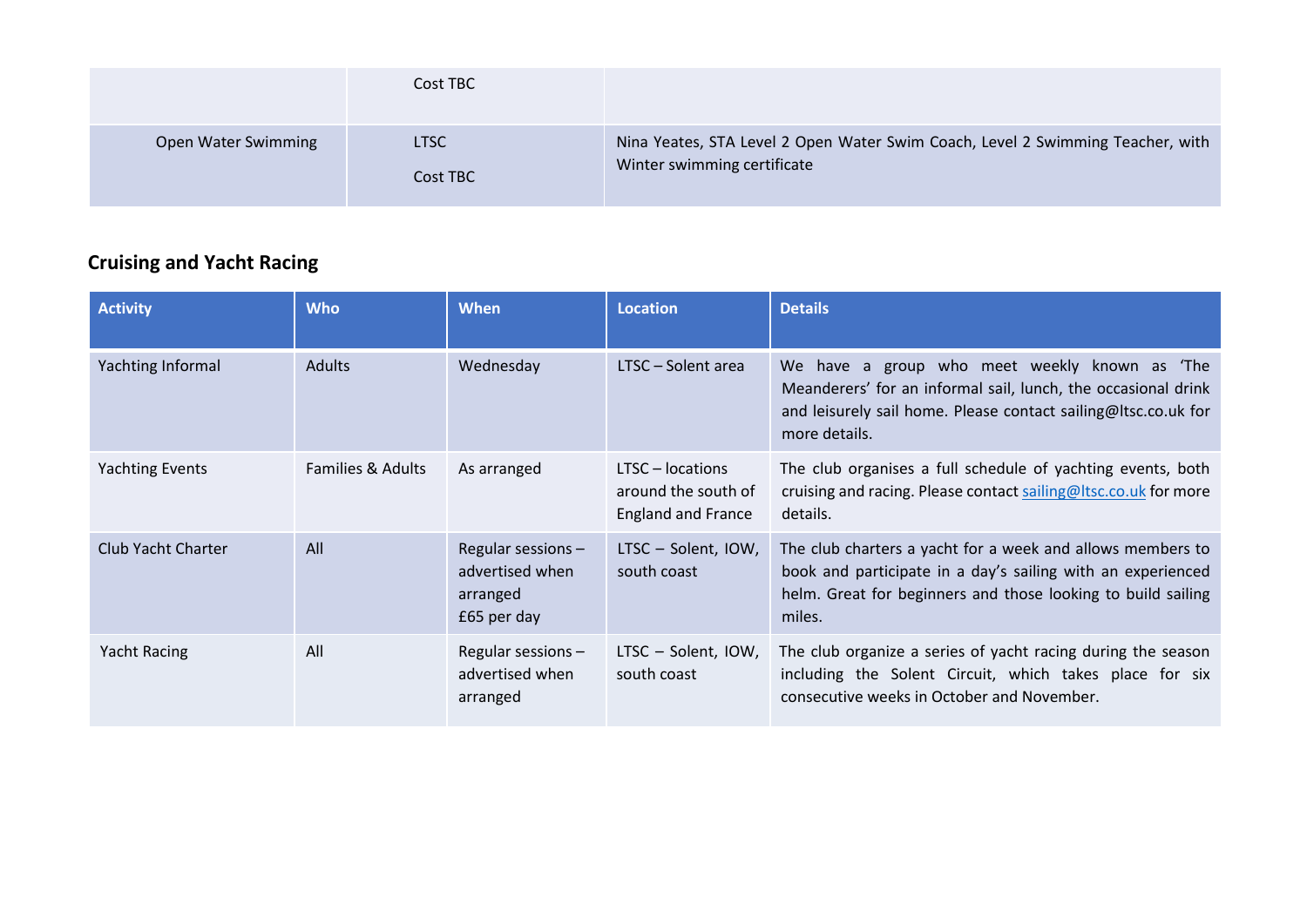# **Training and Instructor Qualifications**

| <b>Qualification</b>    | Age         | When                                                              | <b>Location</b> | <b>Cost</b>                                   | <b>Description</b>                                                                                                                                                                                                                                                                                                                                                                                                |
|-------------------------|-------------|-------------------------------------------------------------------|-----------------|-----------------------------------------------|-------------------------------------------------------------------------------------------------------------------------------------------------------------------------------------------------------------------------------------------------------------------------------------------------------------------------------------------------------------------------------------------------------------------|
| PB <sub>2</sub>         | Age 13 Plus | As arranged - Email<br>training@ltsc.co.uk<br>for further details | <b>LTSC</b>     | Contact<br>training@ltsc.co.uk<br>for details | The PB2 is an internationally recognised qualification that<br>demonstrates the holder has attained a basic level of<br>competence in handling a power boat.                                                                                                                                                                                                                                                      |
| Safety Boat             | Age 13 Plus | As arranged - Email<br>training@ltsc.co.uk<br>for further details | <b>LTSC</b>     | Contact<br>training@ltsc.co.uk<br>for details | This course aims to introduce the techniques used in<br>powerboats escorting fleets of dinghies, windsurfers and canoes<br>to provide safety and rescue cover. The course is intensely<br>practical, using the club's RIBS, dinghies and other craft to show<br>how to handle them when they are semi-submerged and heavy.<br>Ropework applicable to escorting and rescuing boats is also<br>taught and assessed. |
| Assistant<br>Instructor | Age 13 Plus | As arranged - Email<br>training@ltsc.co.uk<br>for further details | <b>LTSC</b>     | Contact<br>training@ltsc.co.uk<br>for details | The first step in the RYA instructor training scheme, this course<br>allows members to teach sailing to beginners at LTSC under<br>supervision. This can lead to RYA Dinghy Instructor qualifications.                                                                                                                                                                                                            |
| <b>VHF</b>              | Age 13 Plus | As arranged - Email<br>training@ltsc.co.uk<br>for further details | <b>LTSC</b>     | Contact<br>training@ltsc.co.uk<br>for details | The RYA Marine Radio Short Range Certificate (SRC) is the<br>minimum qualification required to operate marine VHF radio<br>equipment in the UK. This includes both fixed and handheld<br>equipment with and without Digital Selective Calling (DSC).                                                                                                                                                              |
| <b>First Aid</b>        | Age 13 Plus | As arranged - Email<br>training@ltsc.co.uk<br>for further details | <b>LTSC</b>     | Contact<br>training@ltsc.co.uk<br>for details | The default first aid training required for those holding any RYA<br>instructor qualifications or commercial endorsements is the RYA<br>First Aid course. This course is designed for the specific demands<br>of providing first aid afloat.                                                                                                                                                                      |